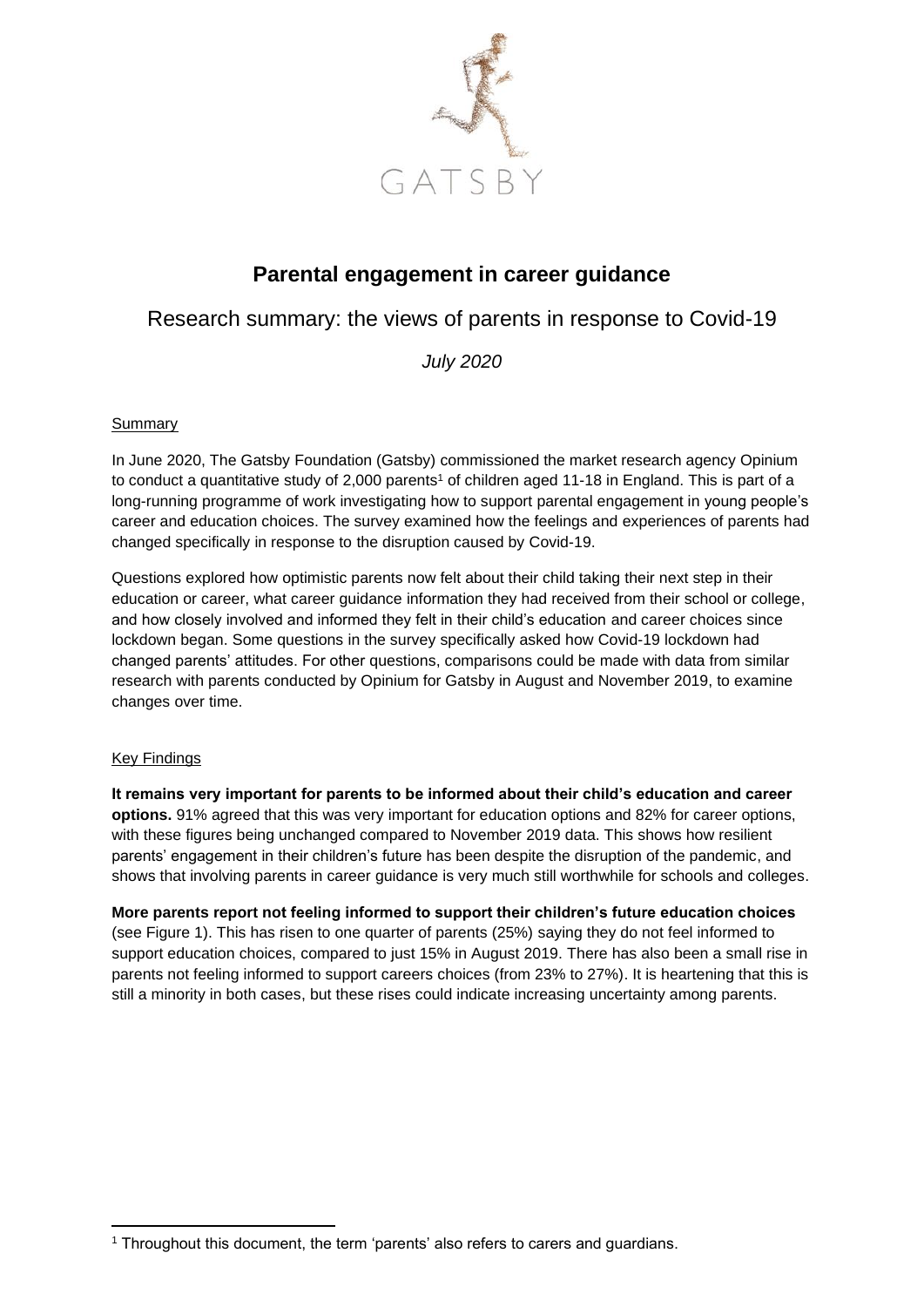

## Percentage of parents who don't feel informed

*Figure 1: Changes in proportions of parents who feel informed to support education and career choices.*

**A half of parents have received career guidance information from their school or college since lockdown began.** This information was most frequently about the school or college career guidance programme itself (21% of all respondents), information around post-16 and post-18 options, or information about different career options (see Figure 2).



Types of information received by parents since

*Figure 2: Proportions of parents who have received different types of information from their school or college since the start of lockdown.*

The most common communication methods were through the school or college website or letters, although around 1 in 5 had reported receiving contact by phone calls, text message or through an app. 21% had been signposted to the websites of external organisations. This shows how adaptable many school and college careers teams have been in maintaining their activity and communication to parents during a time of unprecedented disruption. However, it is troubling that 47% of parents report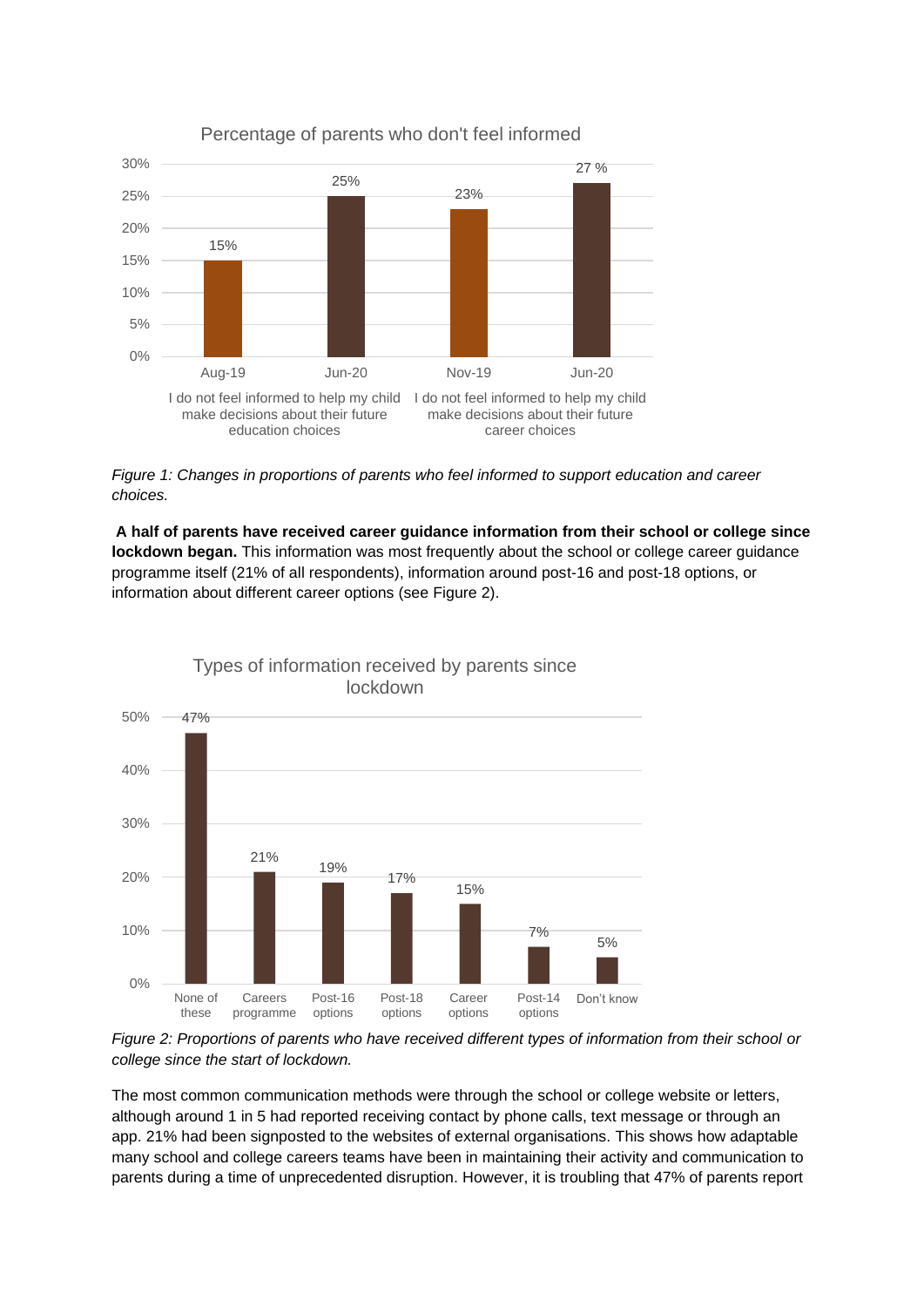not having received any information - this could be due to their children being younger and further from decision-making points, but this may be giving rise to some parents' increased anxieties. A significant minority of parents report not being satisfied with the support provided by their school or college to support education choices (42%) and career choices (40%).

**Parents feelings about their child's future are very varied – although a third feel more negative since lockdown, nearly 1 in 5 are feeling more positive.** The level of disruption to education, exams and daily life in the early stages of the pandemic means it is perhaps unsurprising that such a high proportion of parents are now feeling more negative about their child taking their next step in their education or career. However, it is notable that nearly 1 in 5 (19%) reported feeling more positive (see Figure 3). These reactions varied significantly depending on parents' demographic characteristics and their general levels of satisfaction with their relationship with their child and school or college, underlining that parents are not a homogenous group and even hugely disruptive events can be experienced very differently. This highlights both a challenge and an opportunity for schools and colleges: while a significant proportion of parents will need more support to help their child navigate their next step, there will be some whose enthusiasm can be built upon to further strengthen parental engagement programmes.



Feelings of parents about their child's next education/career step

*Figure 3: Changes in how parents feel about their children taking the next step in education or their career.*

**A quarter of parents are feeling more closely involved in their child's education and career choices since lockdown.** 26% reported feeling more closely involved – perhaps an expected response to the necessary role many parents have had to take in the day-to-day education of their children. However, results are mixed, with 16% feeling less closely involved than before. Again, results varied substantially depending on demographic characteristics and on parents' general levels of satisfaction with their relationship with their child and school or college.

#### Conclusion

While the unprecedented disruption of Covid-19 has understandably caused many parents to feel less informed and more anxious about their children's education and career choices, it is encouraging that the level of importance they place on being informed about their children's future has remained very high. With significant proportions of parents now feeling more involved in their children's education and career choices, or more optimistic about their future, there is an exciting opportunity for schools